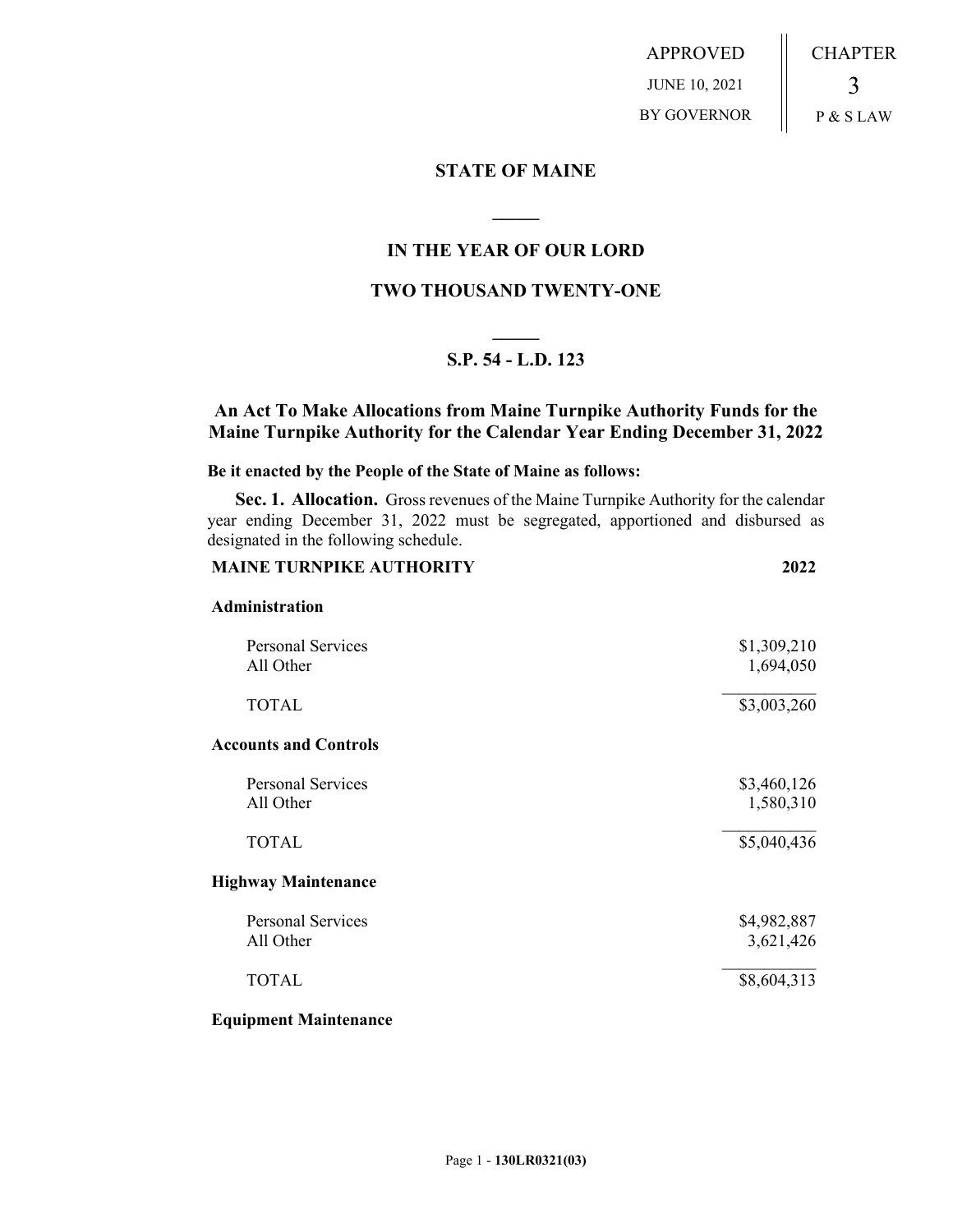| <b>Personal Services</b><br>All Other                                      | \$1,293,660<br>2,629,234  |
|----------------------------------------------------------------------------|---------------------------|
| <b>TOTAL</b>                                                               | \$3,922,894               |
| <b>Fare Collection</b>                                                     |                           |
| <b>Personal Services</b><br>All Other                                      | \$10,982,571<br>4,432,852 |
| <b>TOTAL</b>                                                               | \$15,415,423              |
| <b>Public Safety and Special Services</b>                                  |                           |
| <b>Personal Services</b><br>All Other                                      | \$642,640<br>7,612,755    |
| <b>TOTAL</b>                                                               | \$8,255,395               |
| <b>Building Maintenance</b>                                                |                           |
| <b>Personal Services</b><br>All Other                                      | \$716,688<br>667,567      |
| <b>TOTAL</b>                                                               | \$1,384,255               |
| Subtotal of Line Items Budgeted                                            | \$45,625,976              |
| General Contingency - 10% of line items<br>budgeted for 2022 (10% allowed) | \$4,562,598               |
| MAINE THDNDILE AHTUADITV                                                   |                           |

#### **MAINE TURNPIKE AUTHORITY**<br> **TOTAL REVENUE FUNDS** 550,188,574 **TOTAL REVENUE FUNDS**

**Sec. 2. Transfer of allocations.** Any balance of the allocation for "General Contingency" made by the Legislature for the Maine Turnpike Authority may be transferred at any time prior to the closing of the books to any other allocation or subdivision of any other allocation made by the Legislature for the use of the Maine Turnpike Authority for the same calendar year. Any balance of any other allocation or subdivision of any other allocation made by the Legislature for the Maine Turnpike Authority that at any time is not required for the purpose named in the allocation or subdivision may be transferred at any time prior to the closing of the books to any other allocation or subdivision of any other allocation made by the Legislature for the use of the Maine Turnpike Authority for the same calendar year subject to review by the joint standing committee of the Legislature having jurisdiction over transportation matters. Financial statements describing the transfer, other than a transfer from "General Contingency," must be submitted by the Maine Turnpike Authority to the Office of Fiscal and Program Review 30 days before the transfer is to be implemented. In the case of extraordinary emergency